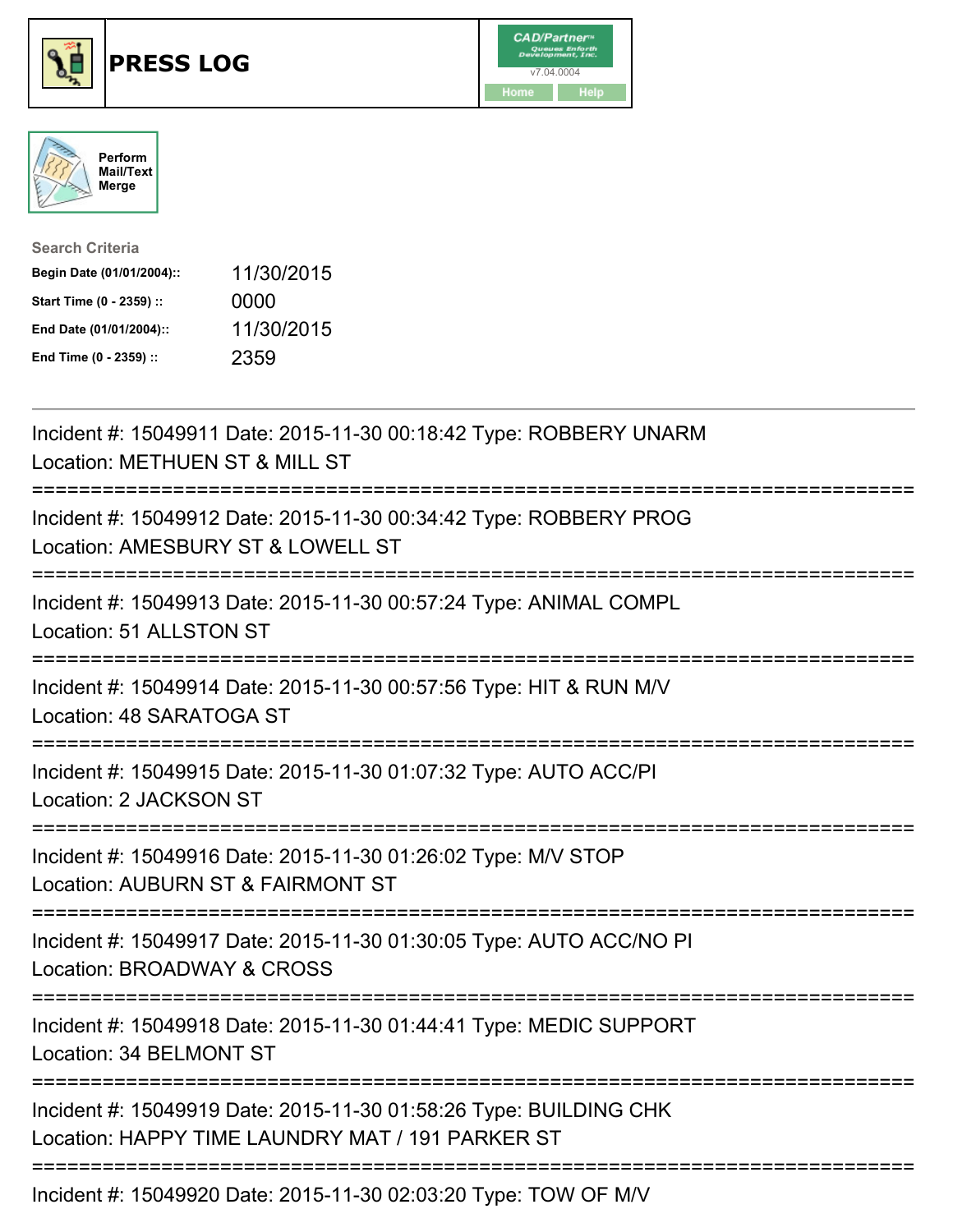| Location: SEVEN ELEVEN / 370 BROADWAY<br>==================<br>===========================                               |
|--------------------------------------------------------------------------------------------------------------------------|
| Incident #: 15049921 Date: 2015-11-30 02:16:48 Type: NOISE ORD<br>Location: 18 BEACON ST #3                              |
| Incident #: 15049922 Date: 2015-11-30 02:38:46 Type: B&E/ATTEMPY<br>Location: 140 FARNHAM ST                             |
| Incident #: 15049923 Date: 2015-11-30 02:46:03 Type: M/V STOP<br>Location: 2 INMAN ST                                    |
| Incident #: 15049924 Date: 2015-11-30 03:12:34 Type: NOISE ORD<br>Location: 117 GARDEN ST FL 3                           |
| Incident #: 15049925 Date: 2015-11-30 03:15:59 Type: M/V STOP<br>Location: DENNYS / 160 WINTHROP AV                      |
| :===================<br>Incident #: 15049927 Date: 2015-11-30 03:23:36 Type: B&E/MV/PAST<br>Location: 78 SPRINGFIELD ST  |
| Incident #: 15049926 Date: 2015-11-30 03:25:52 Type: TOW/REPOSSED<br>Location: 2XK753 / 64 KENDALL ST                    |
| Incident #: 15049928 Date: 2015-11-30 03:28:30 Type: TOW/REPOSSED<br>Location: 691ZT6 / 133 BROOKFIELD ST                |
| Incident #: 15049929 Date: 2015-11-30 03:30:29 Type: ALARM/BURG<br>Location: KAJOMA EXPRESS MULTISERVICES / 204 BROADWAY |
| Incident #: 15049930 Date: 2015-11-30 04:07:55 Type: DISORDERLY<br>Location: SOBRINOS BARBER SHOP / 138 S UNION ST       |
| Incident #: 15049931 Date: 2015-11-30 05:26:09 Type: ALARM/BURG<br>Location: HENNESSEY SCHOOL / 122 HANCOCK ST           |
| Incident #: 15049932 Date: 2015-11-30 05:27:02 Type: MEDIC SUPPORT<br>Location: 51 BYRON AV                              |
| Incident #: 15049933 Date: 2015-11-30 05:27:26 Type: MEDIC SUPPORT<br>Location: 51 BYRON AV                              |
| Incident #: 15049934 Date: 2015-11-30 06:15:13 Type: ALARM/BURG                                                          |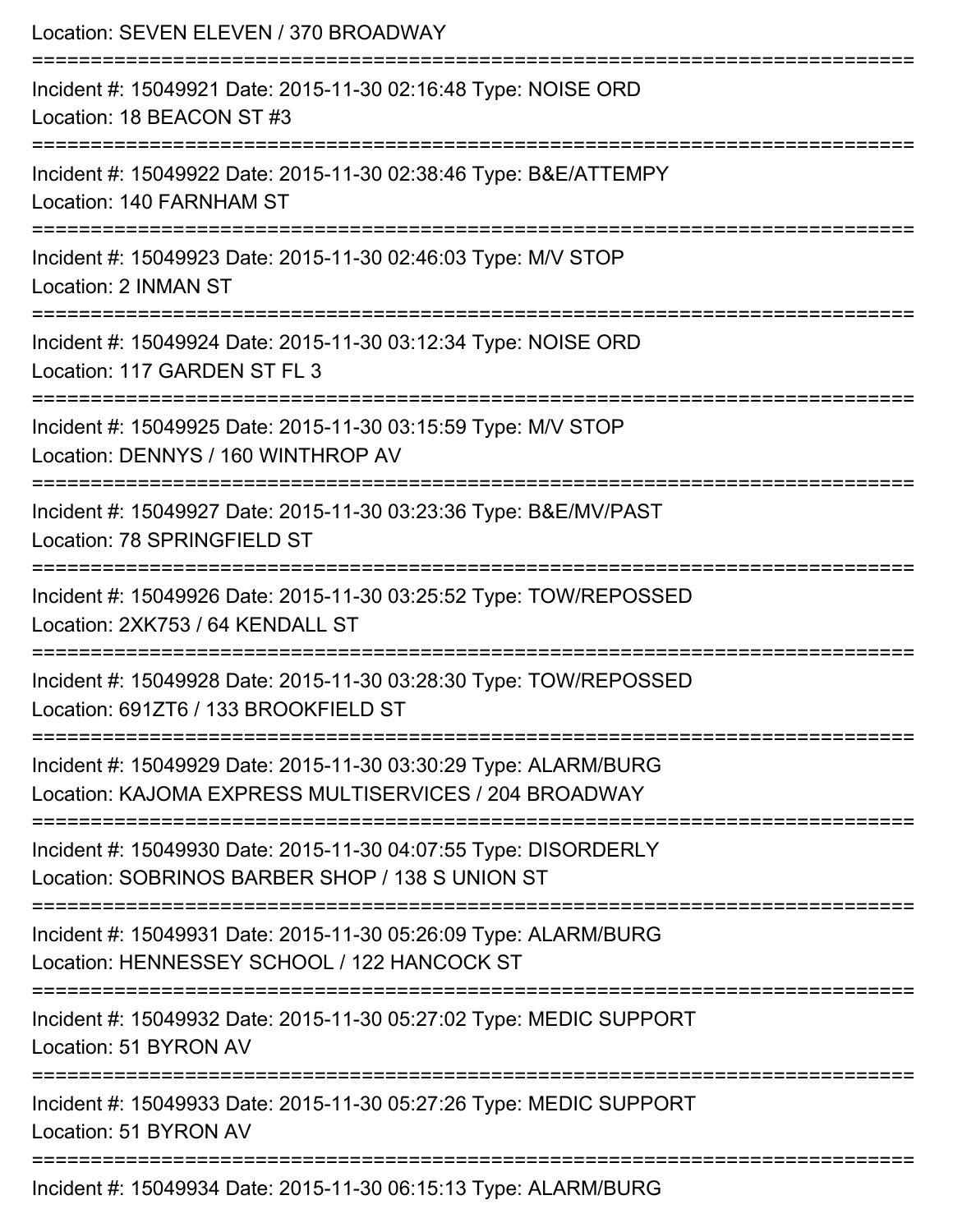| Incident #: 15049935 Date: 2015-11-30 06:29:13 Type: DISORDERLY<br>Location: HOLIDAY INN EXPRESS / 224 WINTHROP AV |
|--------------------------------------------------------------------------------------------------------------------|
| Incident #: 15049936 Date: 2015-11-30 07:25:24 Type: GENERAL SERV<br>Location: 55 FRANKLIN ST                      |
| Incident #: 15049937 Date: 2015-11-30 07:36:40 Type: UNKNOWN PROB<br>Location: 340 S BROADWAY                      |
| Incident #: 15049938 Date: 2015-11-30 07:48:13 Type: SUS PERS/MV<br>Location: FAIRMONT ST & HOLLY ST               |
| Incident #: 15049939 Date: 2015-11-30 08:07:38 Type: MEDIC SUPPORT<br>Location: 186 ARLINGTON ST                   |
| Incident #: 15049940 Date: 2015-11-30 08:21:23 Type: SHOPLIFTING<br>Location: 51 WEST ST                           |
| Incident #: 15049941 Date: 2015-11-30 08:39:38 Type: CLOSE STREET<br><b>Location: AVON ST</b>                      |
| Incident #: 15049942 Date: 2015-11-30 08:40:52 Type: CLOSE STREET<br><b>Location: HAMPSHIRE ST</b>                 |
| Incident #: 15049943 Date: 2015-11-30 08:53:40 Type: CLOSE STREET<br><b>Location: UNION ST</b>                     |
| Incident #: 15049944 Date: 2015-11-30 09:11:43 Type: MEDIC SUPPORT<br>Location: 69 BERKELEY ST                     |
| Incident #: 15049945 Date: 2015-11-30 09:18:08 Type: PARK & WALK<br>Location: BRADFORD ST & BROADWAY               |
| Incident #: 15049946 Date: 2015-11-30 09:20:19 Type: WARRANT SERVE<br>Location: 70 N PARISH RD                     |
| Incident #: 15049947 Date: 2015-11-30 09:33:51 Type: WARRANT SERVE<br>Location: 317 S BROADWAY #2                  |
| Incident #: 15049948 Date: 2015-11-30 09:55:34 Type: ALARM/BURG                                                    |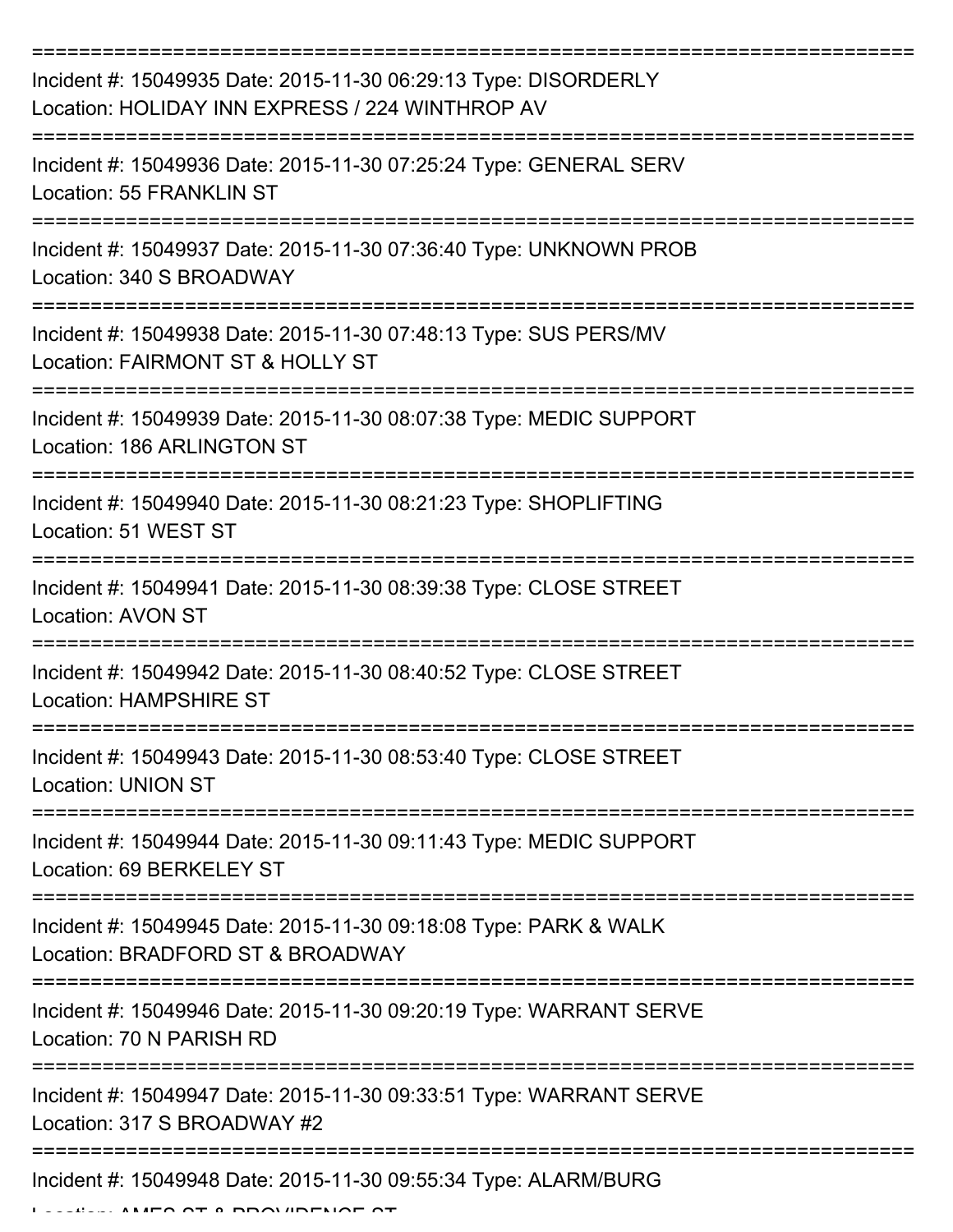| Incident #: 15049949 Date: 2015-11-30 10:21:41 Type: FRAUD<br>Location: 50 BROADWAY                            |
|----------------------------------------------------------------------------------------------------------------|
| Incident #: 15049950 Date: 2015-11-30 10:47:02 Type: SUS PERS/MV<br>Location: 284 ANDOVER ST                   |
| Incident #: 15049951 Date: 2015-11-30 10:49:44 Type: GENERAL SERV<br>Location: BONANZA MARKET / 181 JACKSON ST |
| Incident #: 15049952 Date: 2015-11-30 10:51:32 Type: TOW/REC/STOL<br>Location: JOSEPHINE AV & WILLIAM ST       |
| Incident #: 15049953 Date: 2015-11-30 11:00:11 Type: HIT & RUN M/V<br>Location: NEWBURY ST & ORCHARD ST        |
| Incident #: 15049954 Date: 2015-11-30 11:14:17 Type: E911 HANGUP<br>Location: 23 HAWLEY ST                     |
| Incident #: 15049955 Date: 2015-11-30 11:19:21 Type: NOTIFICATION<br>Location: 597 HOWARD ST                   |
| Incident #: 15049956 Date: 2015-11-30 11:20:12 Type: 911 HANG UP<br>Location: 255 E HAVERHILL ST               |
| Incident #: 15049957 Date: 2015-11-30 11:37:38 Type: CK WELL BEING<br>Location: 473 ESSEX ST #44               |
| Incident #: 15049958 Date: 2015-11-30 11:45:29 Type: TOW OF M/V<br><b>Location: METHUEN ST</b>                 |
| Incident #: 15049959 Date: 2015-11-30 11:46:19 Type: DRUG VIO<br>Location: 60 THORNDIKE ST                     |
| Incident #: 15049960 Date: 2015-11-30 11:56:08 Type: DRUG VIO<br>Location: 70 N PARISH RD                      |
| Incident #: 15049961 Date: 2015-11-30 11:59:25 Type: RECOV/STOL/MV<br>Location: 265 LOWELL ST                  |
| Incident #: 15049962 Date: 2015-11-30 12:05:35 Type: TOW OF M/V                                                |

Location: 194 AMESBURY ST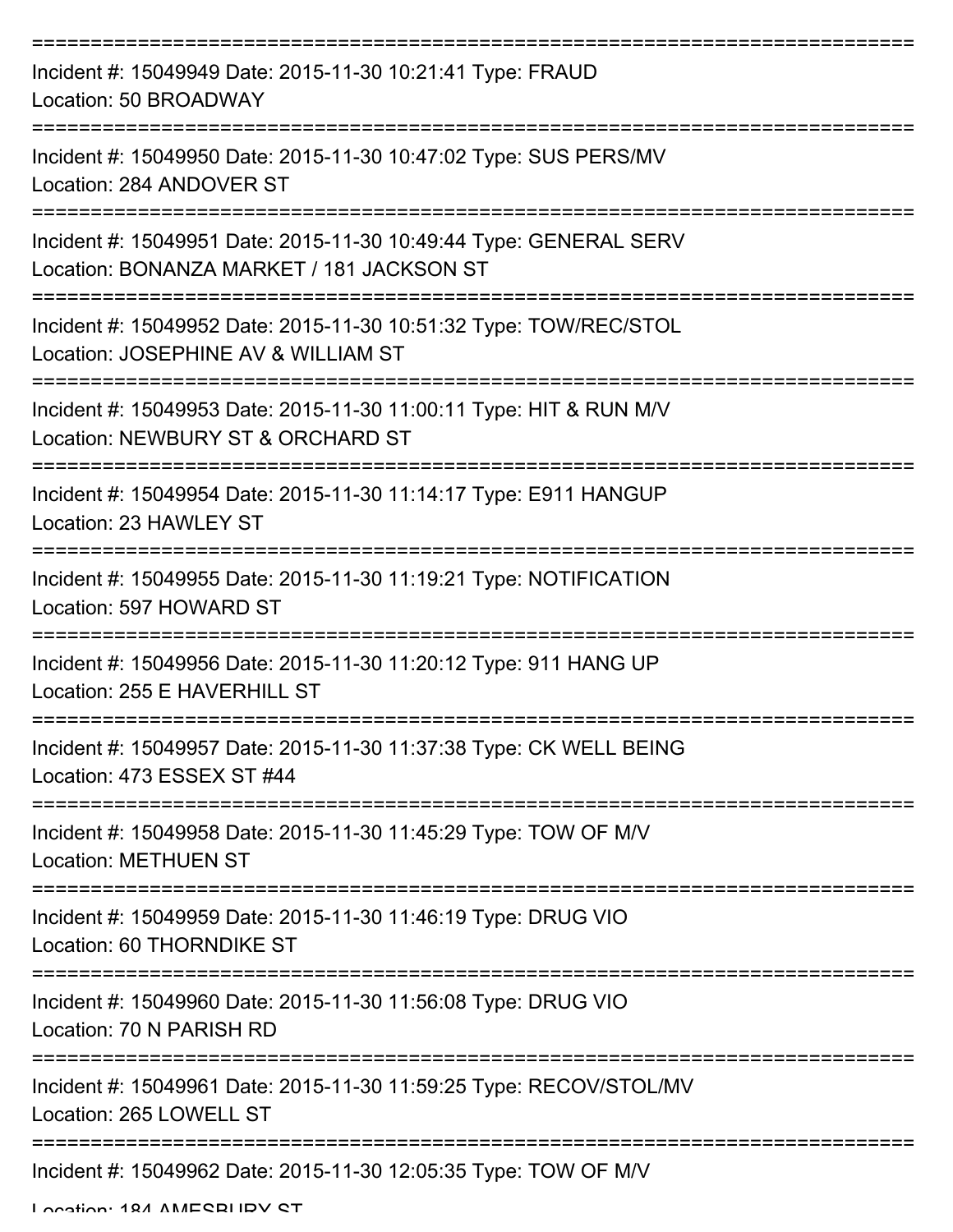| Incident #: 15049963 Date: 2015-11-30 12:10:17 Type: HIT & RUN M/V<br>Location: 50 ISLAND ST              |
|-----------------------------------------------------------------------------------------------------------|
| Incident #: 15049964 Date: 2015-11-30 12:16:49 Type: TOW OF M/V<br>Location: 184 MAPLE ST                 |
| Incident #: 15049965 Date: 2015-11-30 12:19:59 Type: A&B PAST<br>Location: 150 ARLINGTON ST               |
| Incident #: 15049966 Date: 2015-11-30 12:24:38 Type: TOW OF M/V<br>Location: 28 WILMOT ST                 |
| Incident #: 15049967 Date: 2015-11-30 12:25:01 Type: ASSSIT OTHER PD<br>Location: 52 FLORAL ST #1         |
| Incident #: 15049968 Date: 2015-11-30 12:28:12 Type: INVESTIGATION<br>Location: 70 N PARISH RD            |
| Incident #: 15049969 Date: 2015-11-30 12:36:52 Type: AUTO ACC/UNK PI<br><b>Location: UNION S UNION ST</b> |
| Incident #: 15049970 Date: 2015-11-30 12:52:09 Type: GENERAL SERV<br>Location: 240 WATER ST               |
| Incident #: 15049972 Date: 2015-11-30 12:56:25 Type: B&E/ATTEMPY<br>Location: 286 AMES ST                 |
| Incident #: 15049971 Date: 2015-11-30 12:57:47 Type: DISTURBANCE<br>Location: 50 BROADWAY                 |
| Incident #: 15049973 Date: 2015-11-30 13:06:20 Type: INVESTIGATION<br>Location: 37 CHELMSFORD ST          |
| Incident #: 15049974 Date: 2015-11-30 13:07:24 Type: SHOPLIFTING<br>Location: WALGREENS / 135 BROADWAY    |
| Incident #: 15049975 Date: 2015-11-30 13:36:24 Type: STOLEN PROP<br>Location: 40 WHITE ST                 |
| Incident #: 15049976 Date: 2015-11-30 13:41:54 Type: AUTO ACC/NO PI<br>Location: S UNION ST & MARKET ST   |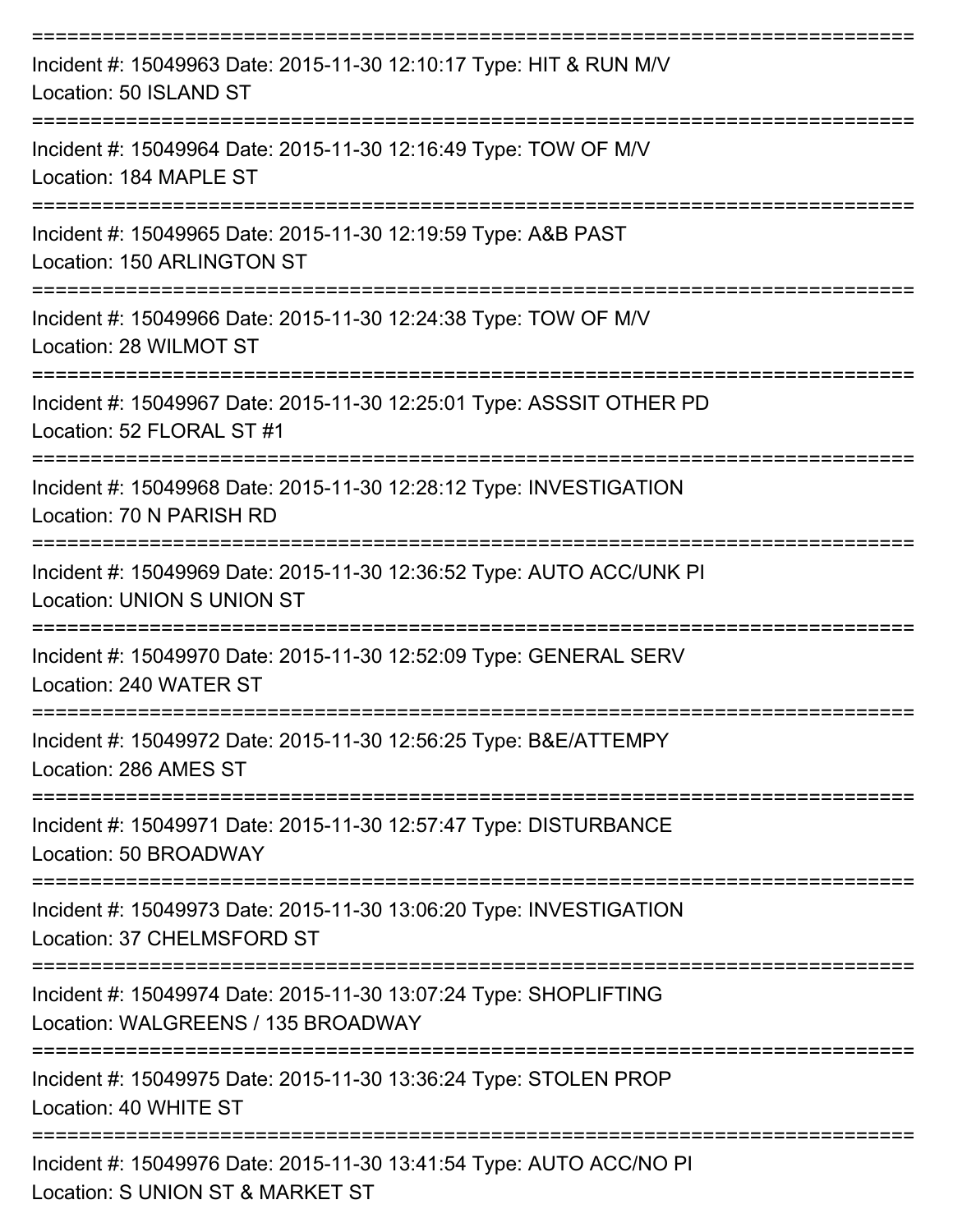| Incident #: 15049977 Date: 2015-11-30 13:50:45 Type: MEDIC SUPPORT<br>Location: 195 LOWELL ST                                           |
|-----------------------------------------------------------------------------------------------------------------------------------------|
| ====================================<br>Incident #: 15049978 Date: 2015-11-30 14:13:18 Type: COURT DOC SERVE<br>Location: 197 PARKER ST |
| Incident #: 15049979 Date: 2015-11-30 14:31:26 Type: KEEP PEACE<br>Location: 28 ORCHARD ST                                              |
| Incident #: 15049980 Date: 2015-11-30 14:39:34 Type: AUTO ACC/NO PI<br><b>Location: 65 MERRIMACK ST</b>                                 |
| Incident #: 15049981 Date: 2015-11-30 14:40:21 Type: 209A/SERVE<br>Location: 125 GARDEN ST                                              |
| Incident #: 15049982 Date: 2015-11-30 14:55:02 Type: AUTO ACC/NO PI<br>Location: BERKELEY ST & BRUCE ST                                 |
| Incident #: 15049983 Date: 2015-11-30 14:55:48 Type: MEDIC SUPPORT<br><b>Location: 8 RESERVOIR TERRACE</b>                              |
| Incident #: 15049984 Date: 2015-11-30 15:02:16 Type: 209A/SERVE<br>Location: 68 DURSO AV                                                |
| Incident #: 15049985 Date: 2015-11-30 15:02:21 Type: ANIMAL COMPL<br>Location: 71 GREENWOOD ST                                          |
| Incident #: 15049986 Date: 2015-11-30 15:05:43 Type: M/V STOP<br>Location: BROADWAY & ESSEX ST                                          |
| Incident #: 15049987 Date: 2015-11-30 15:21:34 Type: FRAUD<br>Location: 9 JACKSON ST                                                    |
| Incident #: 15049988 Date: 2015-11-30 15:27:16 Type: AUTO ACC/NO PI<br>Location: 0 BROADWAY                                             |
| Incident #: 15049989 Date: 2015-11-30 15:29:00 Type: MEDIC SUPPORT<br>Location: 109 WALNUT ST                                           |
| Incident #: 15049990 Date: 2015-11-30 15:40:37 Type: TOW OF M/V<br>Location: 177 FERRY ST                                               |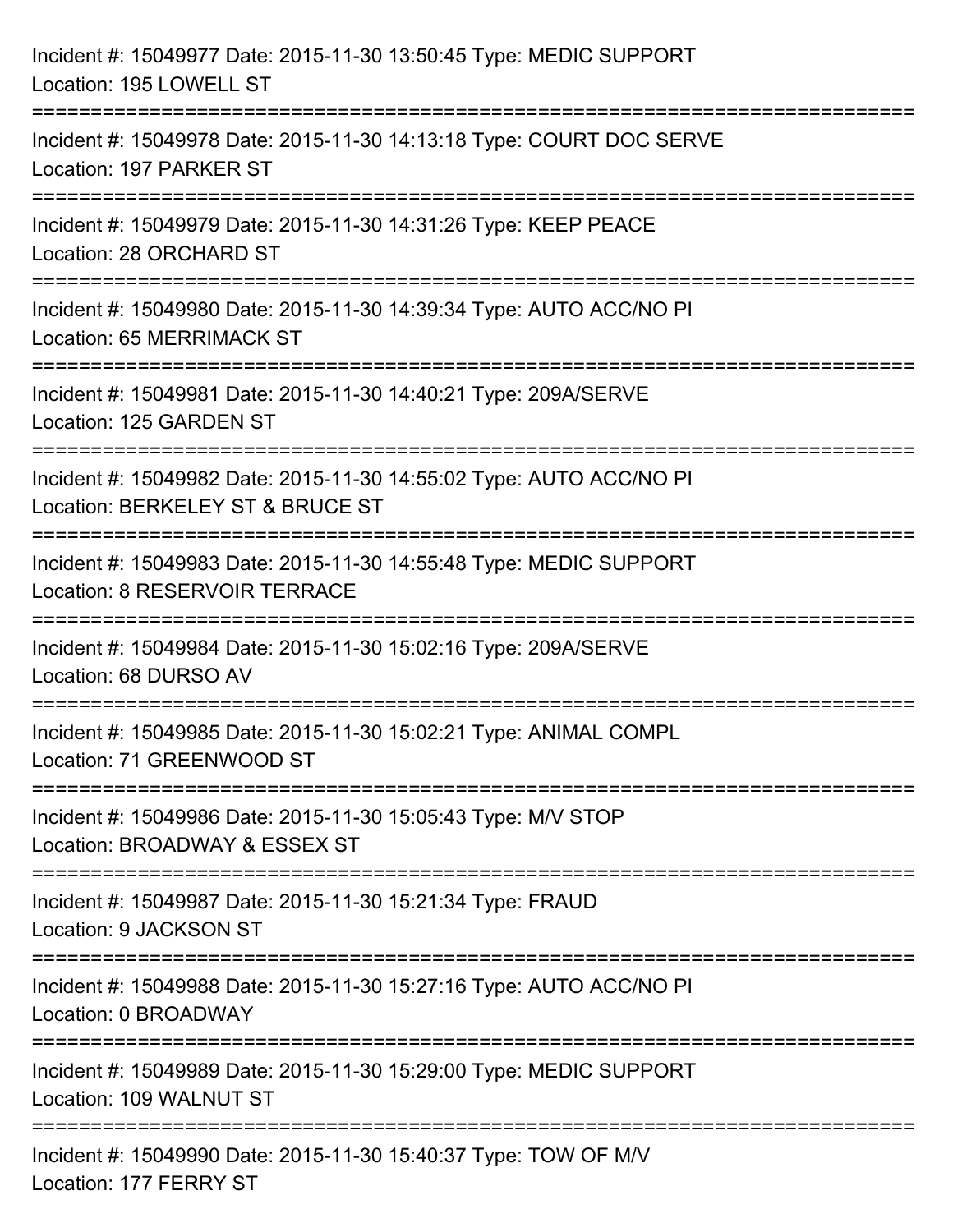| Incident #: 15049991 Date: 2015-11-30 15:41:09 Type: LIC PLATE STO<br>Location: 67 FRANKLIN ST                                     |
|------------------------------------------------------------------------------------------------------------------------------------|
| Incident #: 15049992 Date: 2015-11-30 15:42:21 Type: B&E/PROG<br>Location: 137 PROSPECT ST                                         |
| Incident #: 15049993 Date: 2015-11-30 15:53:30 Type: MEDIC SUPPORT<br>Location: 600 BROADWAY #333 FL 3<br>-----------------        |
| Incident #: 15049994 Date: 2015-11-30 15:56:08 Type: DISTURBANCE<br>Location: GUILMETTE SCHOOL / 80 BODWELL ST<br>================ |
| Incident #: 15049995 Date: 2015-11-30 16:00:03 Type: GENERAL SERV<br>Location: 13 PORTLAND ST<br>==============================    |
| Incident #: 15049996 Date: 2015-11-30 16:05:45 Type: MEDIC SUPPORT<br>Location: 481 HAVERHILL ST                                   |
| Incident #: 15049997 Date: 2015-11-30 16:05:59 Type: SUS PERS/MV<br>Location: 88 BEACON ST                                         |
| Incident #: 15049998 Date: 2015-11-30 16:13:05 Type: AUTO ACC/UNK PI<br><b>Location: GENERAL ST</b>                                |
| Incident #: 15049999 Date: 2015-11-30 16:14:04 Type: ALARM/BURG<br>Location: FLORES RESD. / 68 BROMFIELD ST                        |
| Incident #: 15050000 Date: 2015-11-30 16:15:23 Type: COURT DOC SERVE<br>Location: 572 ESSEX ST #6                                  |
| Incident #: 15050001 Date: 2015-11-30 16:17:01 Type: MEDIC SUPPORT<br>Location: 194 LAWRENCE ST                                    |
| Incident #: 15050002 Date: 2015-11-30 16:21:31 Type: AUTO ACC/NO PI<br>Location: CENTRE ST & HAMPSHIRE ST                          |
| Incident #: 15050003 Date: 2015-11-30 16:24:01 Type: E911 HANGUP<br>Location: 26 HILLSIDE AV #REAR FL 1ST                          |
| Incident #: 15050004 Date: 2015-11-30 16:41:49 Type: SUS PERS/MV<br>Location: WINTHROP AV                                          |

===========================================================================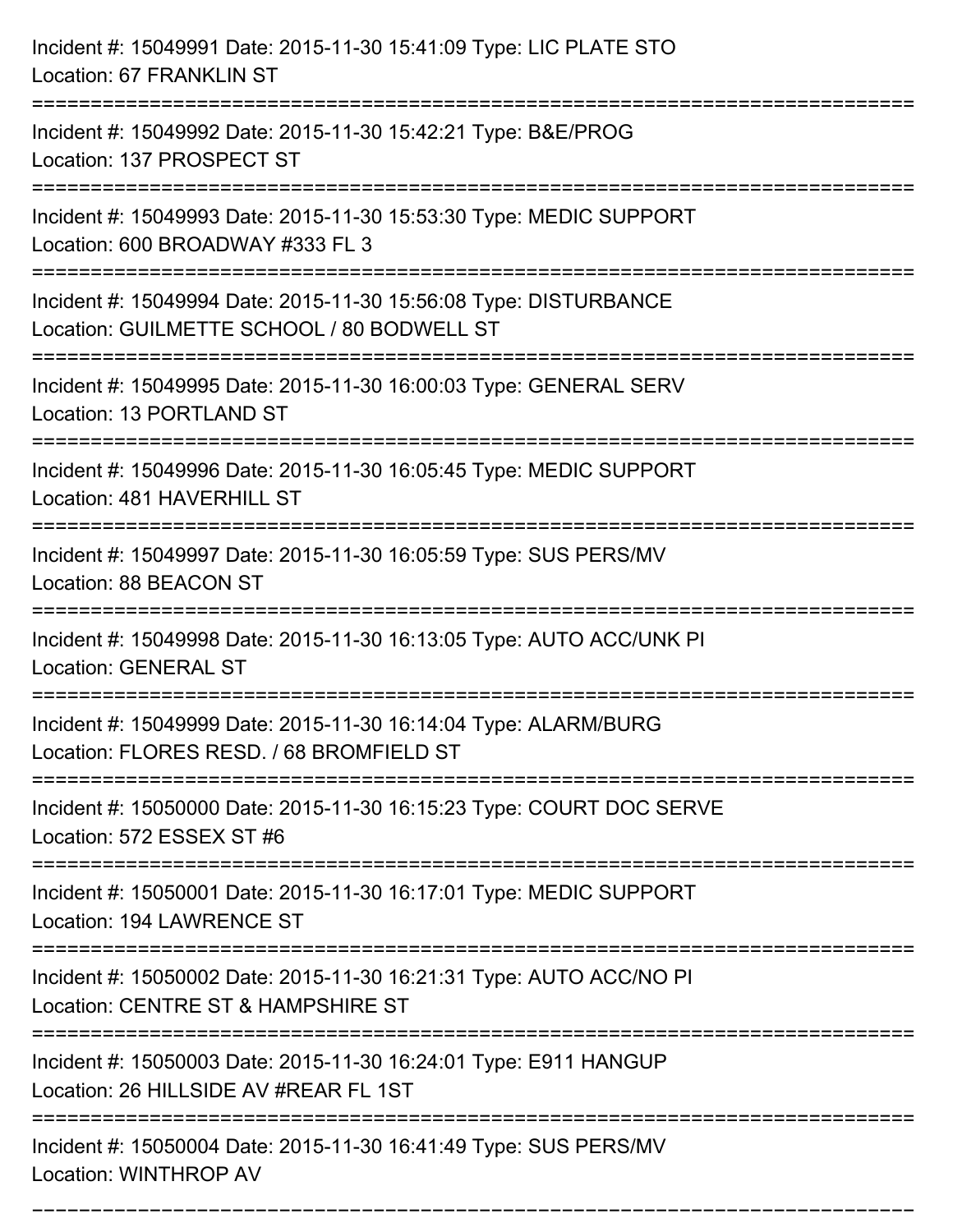| Incident #: 15050005 Date: 2015-11-30 17:07:43 Type: A&B PAST<br>Location: METHUEN ST & UNION ST                                   |
|------------------------------------------------------------------------------------------------------------------------------------|
| Incident #: 15050006 Date: 2015-11-30 17:19:03 Type: M/V STOP<br>Location: FRANKLIN ST & TREMONT ST                                |
| Incident #: 15050007 Date: 2015-11-30 17:23:36 Type: NOTIFICATION<br>Location: 174 ANDOVER ST #1                                   |
| Incident #: 15050010 Date: 2015-11-30 17:29:16 Type: GENERAL SERV<br>Location: 16 FARNHAM ST                                       |
| Incident #: 15050008 Date: 2015-11-30 17:30:13 Type: MEDIC SUPPORT<br>Location: 550 S UNION ST FL 3                                |
| Incident #: 15050009 Date: 2015-11-30 17:31:21 Type: SHOTS FIRED<br>Location: 76 BUTLER ST                                         |
| Incident #: 15050011 Date: 2015-11-30 17:38:42 Type: MV/BLOCKING<br>Location: 173 NEWBURY ST<br>================================== |
| Incident #: 15050012 Date: 2015-11-30 17:42:25 Type: B&E/PAST<br><b>Location: 44 CHANDLER ST</b>                                   |
| Incident #: 15050013 Date: 2015-11-30 17:45:37 Type: MISSING PERS<br>Location: 126 MAPLE ST                                        |
| Incident #: 15050014 Date: 2015-11-30 17:47:06 Type: UNWANTEDGUEST<br>Location: 239 JACKSON ST FL 2                                |
| Incident #: 15050015 Date: 2015-11-30 18:01:40 Type: M/V STOP<br>Location: 50 SPRINGFIELD ST                                       |
| Incident #: 15050016 Date: 2015-11-30 18:03:50 Type: M/V STOP<br>Location: MARKET ST & PARKER ST                                   |
| Incident #: 15050017 Date: 2015-11-30 18:07:46 Type: B&E/MV/PAST<br>Location: 62 THORNDIKE ST                                      |
| Incident #: 15050018 Date: 2015-11-30 18:08:28 Type: M/V STOP<br>Location: ALLSTON ST & HIGH ST                                    |
|                                                                                                                                    |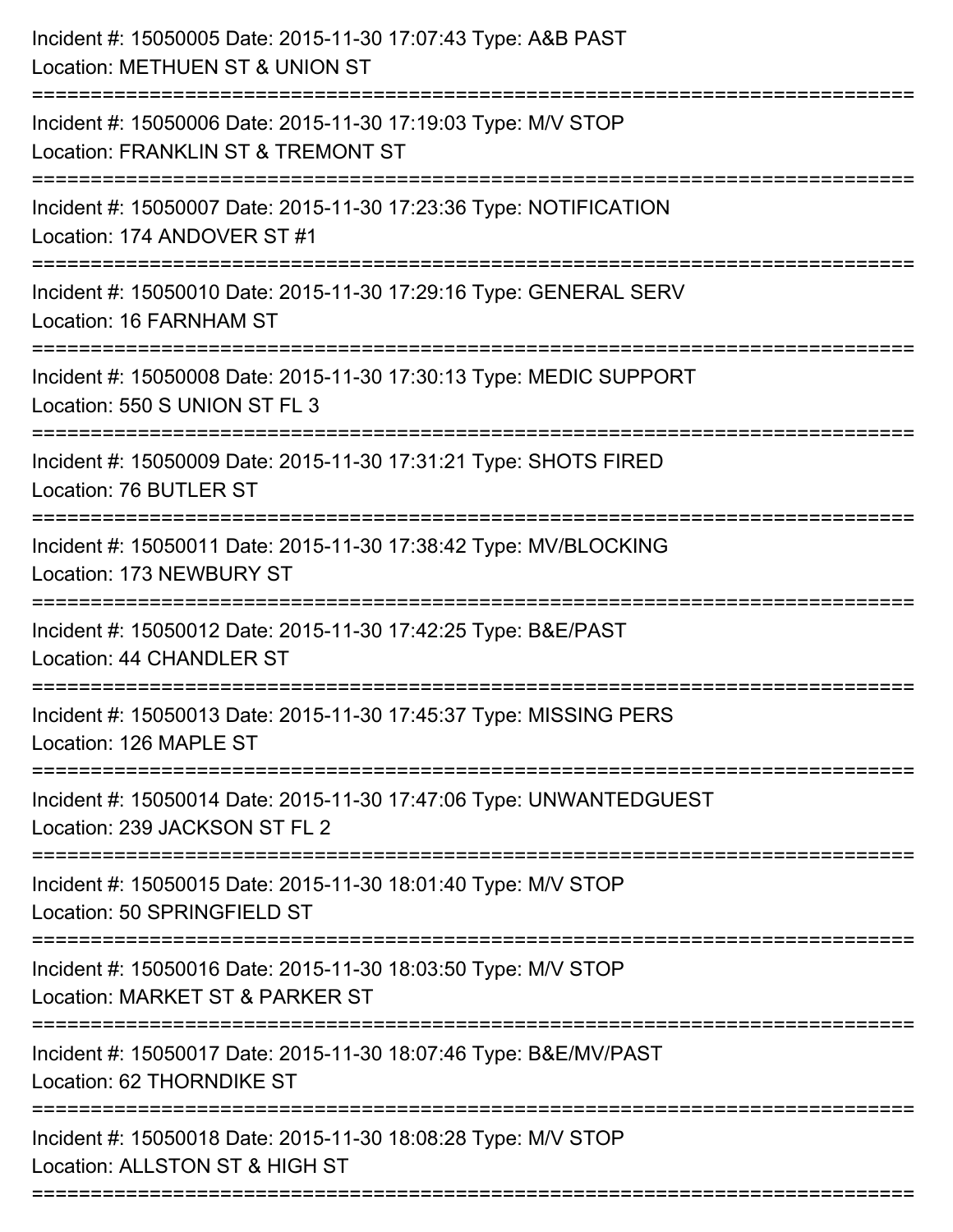Location: SUPER LIQUORS / 35 S BROADWAY =========================================================================== Incident #: 15050020 Date: 2015-11-30 18:42:24 Type: M/V STOP Location: BUTLER ST & MARGIN ST =========================================================================== Incident #: 15050021 Date: 2015-11-30 18:42:59 Type: M/V STOP Location: HAVERHILL ST & WEST ST =========================================================================== Incident #: 15050022 Date: 2015-11-30 18:45:22 Type: A&B PAST Location: SUMMER ST & UNION ST =========================================================================== Incident #: 15050023 Date: 2015-11-30 18:48:14 Type: DISTURBANCE Location: 146 PROSPECT ST =========================================================================== Incident #: 15050024 Date: 2015-11-30 18:49:34 Type: M/V STOP Location: DURSO AV & WINTHROP AV =========================================================================== Incident #: 15050025 Date: 2015-11-30 18:55:20 Type: NOTIFICATION Location: 40 MARBLE AV #2 =========================================================================== Incident #: 15050026 Date: 2015-11-30 18:58:39 Type: FIRE Location: CANTERBURY ST & OLIVE AV =========================================================================== Incident #: 15050027 Date: 2015-11-30 19:04:57 Type: M/V STOP Location: PARK ST & WELLS ST =========================================================================== Incident #: 15050028 Date: 2015-11-30 19:11:32 Type: ALARM/BURG Location: CENTRO DE NUTRICION / 107 ESSEX ST =========================================================================== Incident #: 15050029 Date: 2015-11-30 19:26:25 Type: AUTO ACC/NO PI Location: CVS PHARMACY / 266 BROADWAY =========================================================================== Incident #: 15050030 Date: 2015-11-30 19:34:57 Type: LIC PLATE STO Location: 210 MERRIMACK ST =========================================================================== Incident #: 15050031 Date: 2015-11-30 19:36:58 Type: EXTRA SURVEIL Location: 76 BUTLER ST =========================================================================== Incident #: 15050032 Date: 2015-11-30 19:42:50 Type: ALARM/BURG Location: M-B DISTRIBUTOR, INCORPORATED / 1 GROCERY WY ===========================================================================

Incident #: 15050033 Date: 2015 11 30 19:43:51 Type: ANIMAL COMPL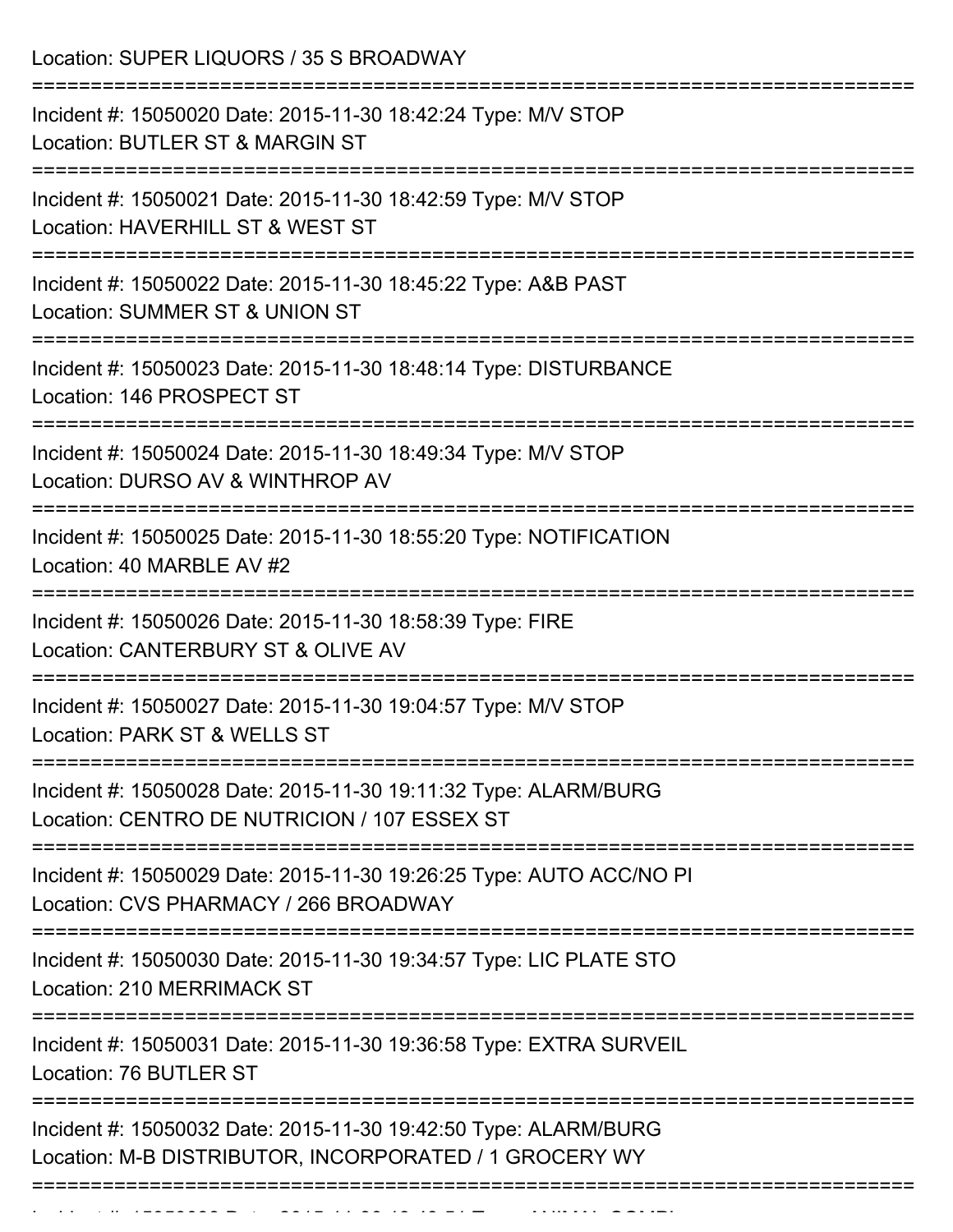Location: 92 FARLEY ST

=========================================================================== Incident #: 15050034 Date: 2015-11-30 19:56:45 Type: B&E/PAST Location: 100 EXETER ST =========================================================================== Incident #: 15050035 Date: 2015-11-30 20:24:59 Type: ALARM/BURG Location: FERNANDEZ BEAUTY / 402 BROADWAY =========================================================================== Incident #: 15050036 Date: 2015-11-30 20:25:14 Type: ALARM/BURG Location: DIAMOND IRON WORKS / 109 BLANCHARD ST =========================================================================== Incident #: 15050037 Date: 2015-11-30 20:26:57 Type: GENERAL SERV Location: EZ TRANSPORTATION / 404 HOWARD ST =========================================================================== Incident #: 15050038 Date: 2015-11-30 20:29:46 Type: ALARM/BURG Location: CARIVE / 105 JACKSON ST =========================================================================== Incident #: 15050039 Date: 2015-11-30 20:36:32 Type: M/V STOP Location: JORDAN ST & WATER ST =========================================================================== Incident #: 15050040 Date: 2015-11-30 20:53:24 Type: UNWANTEDGUEST Location: 584 LOWELL ST =========================================================================== Incident #: 15050041 Date: 2015-11-30 21:01:16 Type: MAL DAMAGE Location: 20 WILMOT ST =========================================================================== Incident #: 15050043 Date: 2015-11-30 21:02:38 Type: GENERAL SERV Location: 523 S UNION ST =========================================================================== Incident #: 15050042 Date: 2015-11-30 21:03:06 Type: M/V STOP Location: 575 COMMON ST =========================================================================== Incident #: 15050044 Date: 2015-11-30 21:04:47 Type: M/V STOP Location: HAVERHILL ST & WEST ST =========================================================================== Incident #: 15050045 Date: 2015-11-30 21:11:20 Type: M/V STOP Location: SAUNDERS ST & THORNDIKE ST =========================================================================== Incident #: 15050046 Date: 2015-11-30 21:42:41 Type: DRUG VIO Location: 59 BUSWELL ST FL 2 ===========================================================================